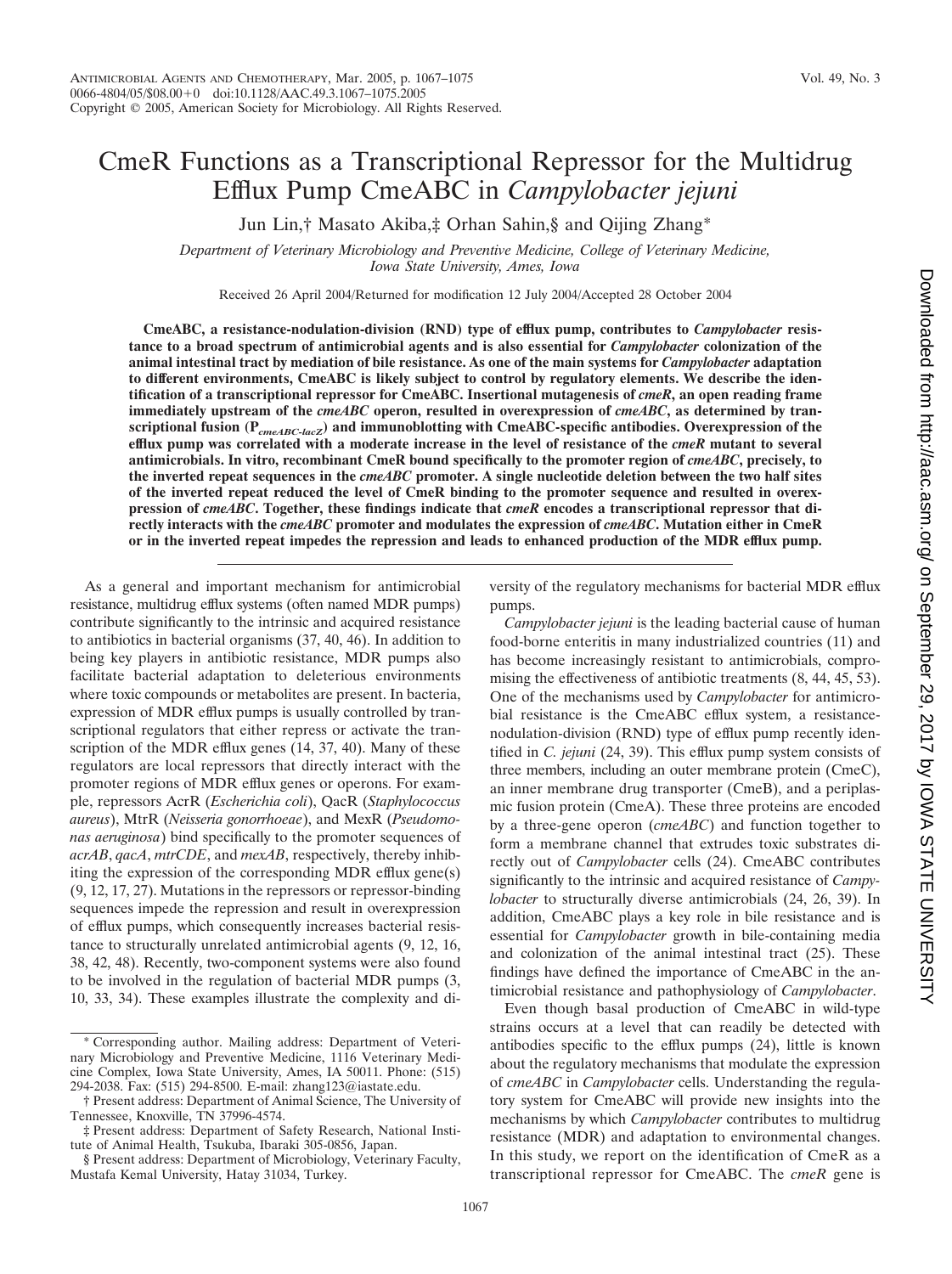| Plasmid or strain | Description                                                                                                                              | Source or reference |
|-------------------|------------------------------------------------------------------------------------------------------------------------------------------|---------------------|
| Plasmids          |                                                                                                                                          |                     |
| pGEMT-Easy        | PCR cloning vector, Amp <sup>r</sup>                                                                                                     | Promega             |
| pCMER             | pGEMT-Easy containing full-length cmeR fragment, Ampr                                                                                    | This study          |
| pCMERC            | pCMER with chloramphenicol resistance cassette inserted in cmeR, Amp <sup>r</sup> Cm <sup>r</sup>                                        | This study          |
| pMW10             | E. coli-C. jejuni shuttle vector with promoterless E. coli lacZ gene, Kan'                                                               | 52                  |
| pIT81             | pMW10 derivative with the <i>cmeABC</i> promoter of wild-type C. jejuni 81-176 inserted upstream of $lacZ$                               | This study          |
| pIT3e             | pMW10 derivative with the <i>cmeA</i> promoter of C. jejuni CR3e inserted upstream of $lacZ$                                             | This study          |
| pRK2013           | IncP Tra RK2 <sup>+</sup> $\Delta$ repRK2 repE1 <sup>+</sup> , Kan <sup>r</sup>                                                          | 6                   |
| $pQE-30$          | Expression vector, Amp <sup>r</sup>                                                                                                      | Qiagen              |
| pQE-CmeR          | pQE-30 derivative expressing full-length recombinant CmeR protein                                                                        | This study          |
| <b>Strains</b>    |                                                                                                                                          |                     |
| C. jejuni         |                                                                                                                                          |                     |
| <b>NCTC 11168</b> | Wild type; genome sequence known                                                                                                         | 35                  |
| 81-176            | Wild type; isolated from a human                                                                                                         | $\overline{4}$      |
| CR <sub>3e</sub>  | 81-176 derivative; spontaneous fluoroquinolone-resistant mutant obtained after stepwise selection<br>with ciprofloxacin                  | This study          |
| 9B <sub>6</sub>   | 81-176 derivative; cmeB::kan                                                                                                             | 24                  |
| <b>JL106</b>      | 81-176 derivative; cmeC::kan                                                                                                             | 25                  |
| JL107             | 81-176 derivative; cmeR::cm                                                                                                              | This study          |
| <b>JL108</b>      | 81-176 containing pMW10                                                                                                                  | This study          |
| JL109             | JL107 containing pMW10                                                                                                                   | This study          |
| <b>JL110</b>      | 81-176 containing pIT81                                                                                                                  | This study          |
| <b>JL111</b>      | JL107 containing pIT81                                                                                                                   | This study          |
| <b>JL112</b>      | 81-176 containing pIT3e                                                                                                                  | This study          |
| E. coli           |                                                                                                                                          |                     |
| JM109             | endA1 recA1 gyrA96 thi hsdR17 $(r_k^-, m_k^+)$ relA1 supE44 $\Delta (lac$ -proAB) [F' traD36 proAB lacI <sup>q</sup> Z $\Delta M15$ ]    | Promega             |
| $DH5\alpha$       | $F^ \phi$ 80lacZ $\Delta M$ 15 $\Delta$ (lacZYA-argF)U169 recA1 endA1 hsdR17 $(r_k^-, m_k^+)$ phoA supE44 thi-1 gyrA96 relA1 $\lambda^-$ | Invitrogen          |

TABLE 1. Bacterial plasmids and strains used in this study

located immediately upstream of *cmeA* and encodes a 210 amino-acid (aa) protein that shares sequence and structure similarities to the members of the TetR family of transcriptional repressors. Using various approaches, we show that CmeR represses the transcription of *cmeABC* by directly binding to the promoter region (specifically, to the inverted repeat [IR]) of the efflux operon. Mutations in CmeR or the CmeRbinding site impede the repression and result in the overexpression of CmeABC and enhanced resistance to multiple antibiotics.

### **MATERIALS AND METHODS**

**Bacterial strains, plasmids, and culture conditions.** The various *Campylobacter* strains, mutants, and plasmids used in this study and their sources are listed in Table 1. These isolates were routinely grown in Mueller-Hinton (MH) broth (Difco) or agar at 42°C under microaerobic conditions, which were generated with a *Campy*pak Plus (Becton Dickinson) gas pack in an enclosed jar. When needed, MH media were supplemented with kanamycin  $(30 \mu g/ml)$  or chloramphenicol (4  $\mu$ g/ml). *E. coli* cells were grown at 37°C with shaking at 200 rpm in Luria-Bertani (LB) medium. When needed, LB media were supplemented with kanamycin (30  $\mu$ g/ml) or ampicillin (100  $\mu$ g/ml).

**PCR.** All primers used for PCR are listed in Table 2. PCR was performed in a volume of 100  $\mu$ l containing 200  $\mu$ M each deoxynucleoside triphosphate, 200 nM primers, 2.5 mM MgSO<sub>4</sub>, 50 ng of *Campylobacter* genomic DNA, and 5 U of *Taq* DNA polymerase (Promega) or *Pfu Turbo* DNA polymerase (Stratagene). Cycling conditions varied according to the estimated annealing temperatures of the primers and the expected sizes of the products. To amplify the 0.9-kb coding sequence of *cmeR* from *C. jejuni* 81-176, primers F and R were designed from the genomic sequence of *C. jejuni* NCTC 11168 (35) and were used in the PCR along with the genomic DNA of strain 81-176 and *Taq* DNA polymerase. PCR products were purified with a QIAquick PCR purification kit (Qiagen) and subsequently sequenced. To insert the *cat* gene cassette into the *cmeR* gene, primers CHLF and CHLR (Table 2) were used in the PCR with *Pfu Turbo7* DNA polymerase to amplify the entire *cat* gene from shuttle vector pUOA18 (49). To determine the binding of CmeR to the *cmeABC* promoter, primers GSF and GSR1 were used to amplify the 170-bp DNA fragment that contains the intergenic region (IT) from wild-type strain 81-176 and its mutant, strain CR3e, for gel mobility shift assays. Reverse primers GSR2, GSR3, and GSR4 were used in conjunction with primer GSF to map the specific CmeR-binding site in the IT. The locations of these PCR primers are indicated in Fig. 1A.

**Sequence analysis and prediction of secondary structures.** PCR products were sequenced with an automated DNA sequencer (model 377; Applied Biosystems). Sequence analysis was performed with the Genetics Computer Group (GCG) Sequence Analysis Software Package (Oxford Molecular). The BLAST program (http://www.ncbi.nlm.nih.gov/BLAST/) of the National Center for Biotechnology Information was used to search for homologous sequences and conserved domains in CmeR. The MOTIF program (http://motif.genome.jp) was also used to search for protein motifs in CmeR. The Peptidestructure program in GCG was used to make an initial prediction of the secondary structures of CmeR. Other

TABLE 2. Oligonucleotide primers used in this study

| Primer | Sequence <sup><math>a</math></sup> |
|--------|------------------------------------|
|        |                                    |
|        |                                    |
|        |                                    |
|        |                                    |
|        |                                    |
|        |                                    |
|        | (BamHI)                            |
|        |                                    |
|        |                                    |
|        |                                    |
|        |                                    |
|        |                                    |
|        |                                    |
|        |                                    |
|        |                                    |
|        |                                    |
|        | (BamHI)                            |
|        |                                    |
|        |                                    |

Downloaded from http://aac.asm.org/ on September 29, 2017 by IOWA STATE UNIVERSITY on September 29, 2017 by IOWA STATE UNIVERSITY <http://aac.asm.org/> Downloaded from

*<sup>a</sup>* Underlining indicates restriction sites. The names of the restriction sites are listed in parentheses following the sequences.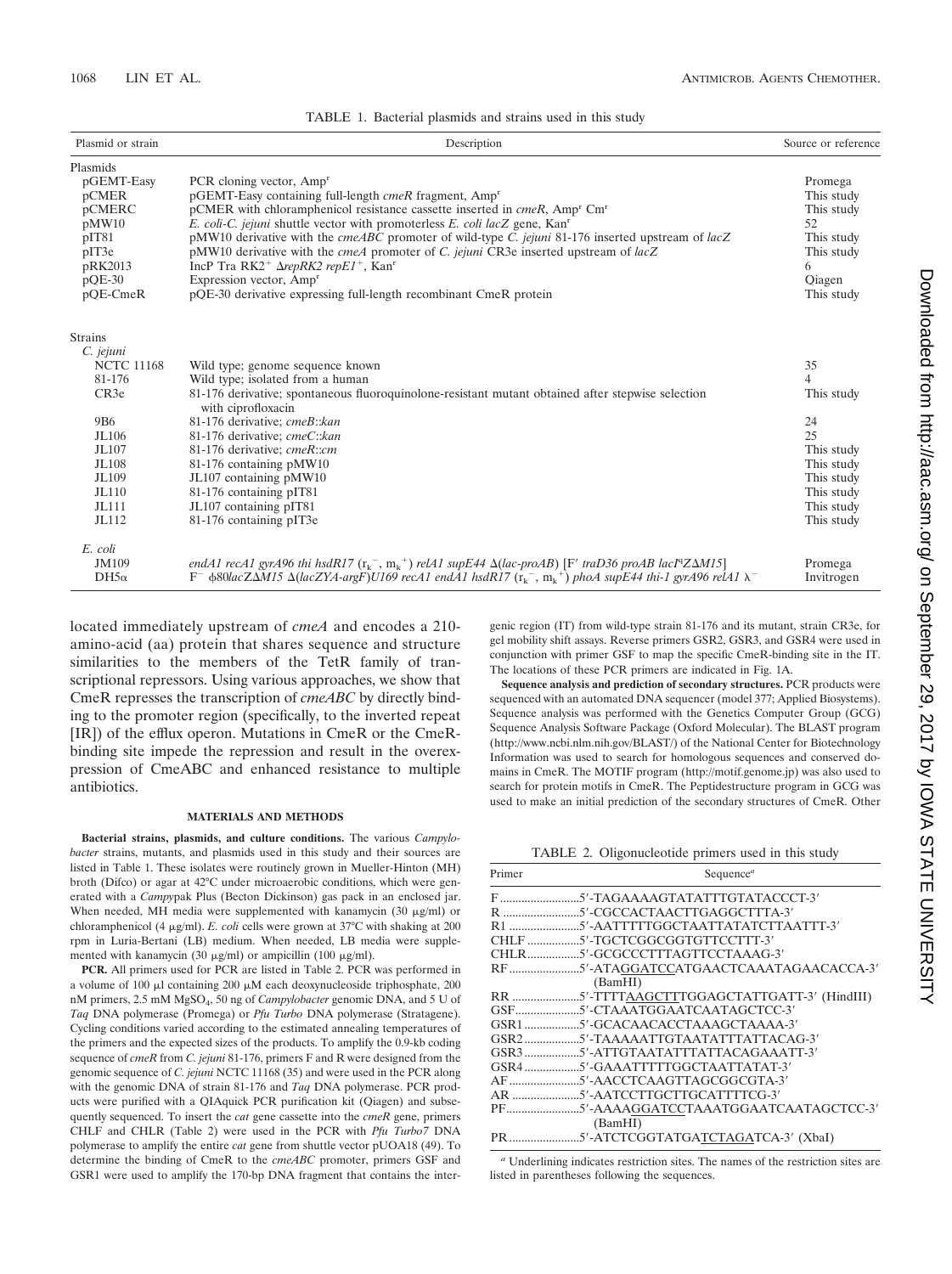

FIG. 1. Control of *cmeABC* transcription by CmeR in strain 81-176. (A) Genomic organization and features of the intergenic region between *cmeR-cmeABC*. ORFs are indicated by boxed arrows. The start codon (ATG) of *cmeA* is in bold italics, and the sequences that form the IR (5-TGTAATA-3) are highlighted in bold and indicated by dashed arrows. The putative ribosome-binding site (AAGGCA) is underlined. The predicted  $-10$ ,  $-16$ , and  $-35$  regions of P<sub>cmeABC</sub> are overlined. The single nucleotide that was found to be deleted in CR3e is indicated by an asterisk. The locations of the key primers used for PCR are indicated by arrows. The location and orientation of the *cat* gene cassette (labeled Cmr ) insertion in *cmeR* are indicated by a solid arrow. (B) Sequence alignment of the N-terminal DNA-binding domains of five repressors belonging to the TetR family. The numbers following the name of each protein indicate the amino acid numbers in each corresponding protein. The regions forming  $\alpha$  helices are indicated by the boxes above the alignment. The HTH motif is also labeled. (C) Immunoblotting analysis of the CmeB protein in wild-type strain 81-176 and its mutants. Cell envelopes prepared from strains 81-176 (lane 2), 9B6 (lane 3; CmeB<sup>-</sup>), JL107 (lane 4; CmeR<sup>-</sup>), and CR3e (lane 5) were separated by SDS-PAGE and immunoblotted with anti-CmeB. The same amounts of total proteins were loaded in each lane. Prestained molecular mass markers (Bio-Rad) are shown in lane 1.

programs, including SOMP and SOSUI (BCM Search Launcher Texas, Baylor College of Medicine [http://searchlauncher.bcm.tmc.edu/seq-search/struc-predict.html]), were also used to improve the prediction power.

**Insertional mutation of** *cmeR***.** An isogenic *cmeR* mutant was first constructed by insertional mutagenesis in strain NCTC 11168. The *cmeR* mutation was then introduced into strain 81-176 by natural transformation. To construct the *cmeR* mutant in NCTC 11168, primers F and R1, designed from the published genomic sequence (35), were used to amplify a 729-bp fragment containing the entire open reading frame (ORF) of *cmeR*. The PCR product was cloned into the pGEMT-Easy vector (Promega), resulting in the construction of pCMER. Since a unique BsrBRI site (which generates blunt ends) occurs in the middle of *cmeR*, pCMER was digested with BsrBRI to interrupt the *cmeR* gene. Primers CHLF and CHLR were used to amplify the 802-bp *cat* gene cassette from pUOA18 (49) by using *Pfu Turbo* DNA polymerase (Stratagene). The *cat* PCR product was directly ligated to BsrBRI-digested pCMER to obtain construct pCMERC. Sequencing of the construct indicated that the *cat* gene was inserted within the codon encoding aa 127 of CmeR in the same direction as the transcription of *cmeR*. The pCMERC construct, which served as a suicide vector, was electroporated into *C. jejuni* NCTC 11168. Transformants were selected on MH agar containing 4  $\mu$ g of chloramphenicol per ml. Inactivation of the *cmeR* gene in the transformants by insertion of the *cat* gene was confirmed by PCR. To create the isogenic *cmeR* mutant in strain 81-176, the insertional mutation in *cmeR* of NCTC 11168 was transferred into strain 81-176 by natural transformation. The *cmeR* mutation in 81-176 was further confirmed by PCR. The *cmeR* mutant of 81-176 was named JL107. The levels of the CmeABC products in the *cmeR* mutant were determined by immunoblotting with anti-CmeB and anti-CmeC antibodies, as described previously (24). The density of each band was analyzed with the ChemilmagerIS-5500 digital imaging system (Alpha Innotech).

**In vitro selection of fluoroquinolone-resistant mutants.** Fluoroquinolonesusceptible wild-type strain 81-176 was used as the parental strain for plating. Spontaneous fluoroquinolone-resistant mutants were obtained by stepwise selection on MH agar plates containing ciprofloxacin (ICN Biomedicals Inc.). At the first step, 200  $\mu$ l of 2-day cultures of 81-176 containing approximately 2  $\times$  10<sup>9</sup> CFU were plated on MH agar plates supplemented with  $4 \mu$ g of ciprofloxacin per ml. Resistant colonies were selected, one of which was used for further plating with an increased ciprofloxacin concentration. The selection and plating process was repeated three times, and the final concentration of ciprofloxacin used for plating was 80  $\mu$ g/ml. One clone (clone CR3e) from the final selection step was chosen for use in this study.

**Susceptibility tests.** The MICs of different antimicrobials for *Campylobacter* were determined by a microtiter broth dilution method as described in a previous publication (24). Briefly, *Campylobacter* cultures were grown in MH broth to the late log phase and then diluted in MH broth to obtain an inoculum with approximately  $2 \times 10^7$  CFU of bacterial cells per ml. Antimicrobial stock solutions were serially diluted twofold in 96-well microtiter plates with MH broth. The starting concentrations for the twofold dilution series were 100 mg/ml for cholic acid and choleate; 5 mg/ml for sodium dodecyl sulfate (SDS) and fusidic acid;  $100 \mu g/ml$ for ciprofloxacin, norfloxacin, tetracycline, and cefotaxime; and  $5 \mu g/ml$  for ampicillin, ethidium bromide, and erythromycin. The volume in each well was  $120 \mu$ . Two wells were used for each dilution of the antimicrobials. To each well,  $5 \mu$ l of the bacterial inoculum was added, resulting in a final bacterial density of  $8 \times 10^5$  CFU/ml. The microtiter plates were incubated for 2 days under mi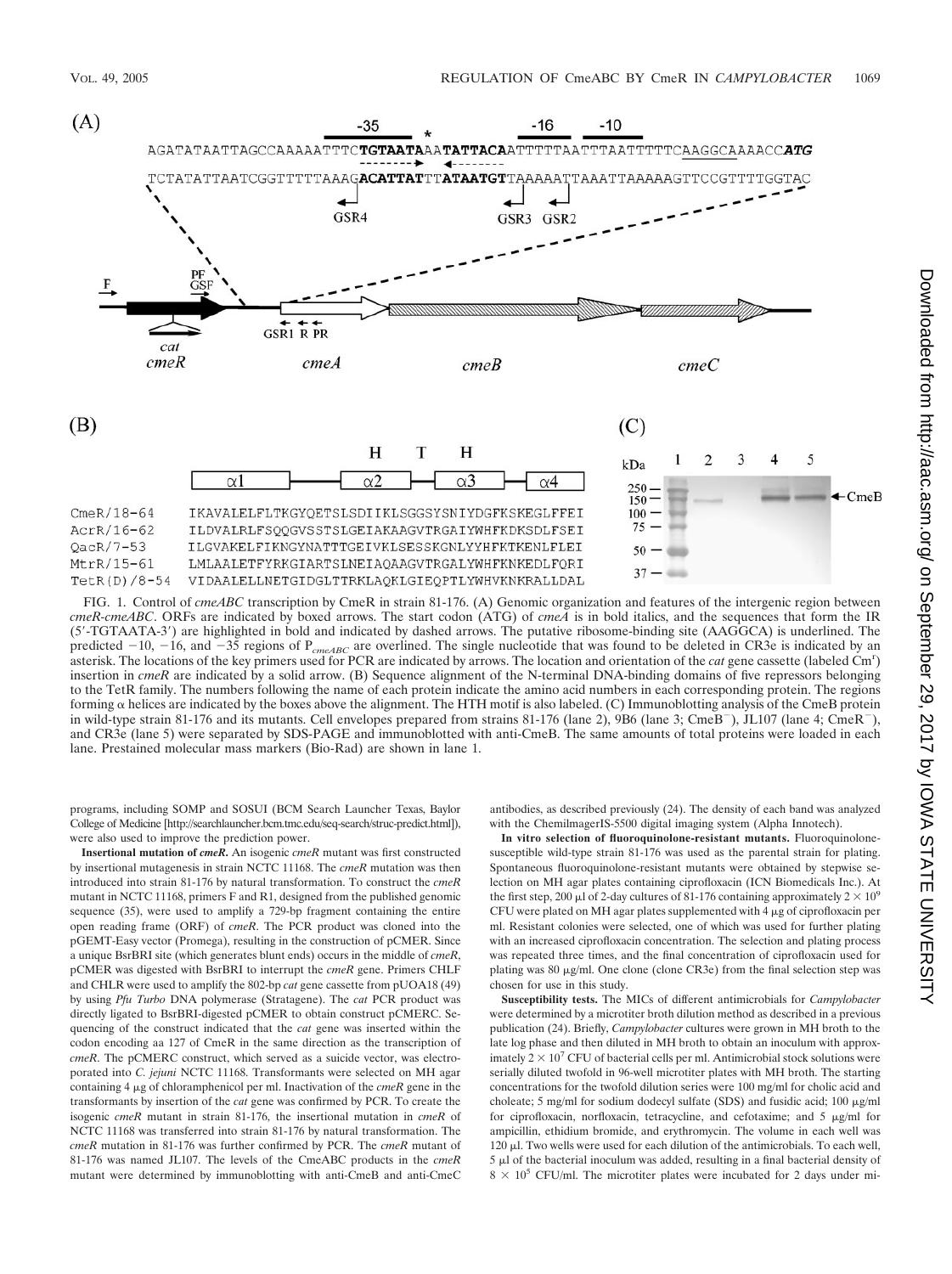croaerophilic conditions at 42°C. Three independent experiments were conducted to confirm the reproducibilities of the MIC patterns. The compounds used in these assays were purchased from Sigma Chemical Co. (norfloxacin, tetracycline, ampicillin, cefotaxime, erythromycin, fusidic acid, cholic acid, and choleate), ICN Biomedicals Inc. (ciprofloxacin), EM Science (SDS), and AMRESCO (ethidium bromide).

**Production and purification of rCmeR.** A full-length histidine-tagged recombinant CmeR (rCmeR) was produced in *E. coli* by using the pQE-30 vector of the QIAexpress7 Expression System (Qiagen). The complete coding sequence of *cmeR* in *C. jejuni* 81-176 was amplified with primers RF and RR (Table 2). A restriction site (underlined in the primer sequences in Table 2) was attached to the 5' end of each primer to facilitate the directional cloning of the amplified PCR product into the pQE-30 vector. The amplified PCR product was digested with BamHI and HindIII and was then ligated into the pQE-30 vector, which had previously been digested with BamHI and HindIII. Cloning, expression, and purification of recombinant CmeR were performed by the procedures described previously (24, 54). The plasmid in the *E. coli* clone producing CmeR was sequenced, with no mutations in the coding sequence of *cmeR* detected.

**Electrophoretic mobility shift assays.** To determine the binding of CmeR to the operator region of *cmeABC*, electrophoretic mobility shift assays were performed by the procedure described by Alekshun et al. (2), with slight modifications. Primers GSF and GSR1 (Table 2) were used to amplify the 170-bp *cmeR-cmeA* IT, which was then labeled at the 3' end with digoxigenin-11-ddUTP (DIG-11-ddUTP) by using the DIG Oligonucleotide 3-End Labeling kit (Roche Molecular Biochemicals). An internal *cmeA* fragment amplified with primers AF and AR (Table 2) was labeled with DIG-11-ddUTP and was used as the control DNA for the gel shift assay. The DIG-11-ddUTP-labeled DNA fragments (0.2 pmol) were incubated with purified rCmeR in amounts ranging from 9.4 ng to 1.2 μg in 20 μl of binding buffer containing 20 mM HEPES (pH 7.6), 1 mM EDTA,  $10 \text{ mM } (NH_4)$ <sub>2</sub>SO<sub>4</sub>, 5 mM dithiothreitol, 0.2% Tween 20, 30 mM KCl, and 25 ng of poly(dI-dC). The reaction mixtures were incubated at room temperature for 15 min and were then subjected to electrophoresis on a nondenaturing 6% (wt/vol) polyacrylamide gel in  $0.25 \times$  TBE (22 mM Tris, 22 mM boric acid, 0.5 mM EDTA [pH 8.0]) at 200 V for 45 min. The DNA in the gels was transferred to a nylon membrane with a vacuum blotter. DIG-labeled DNA was detected and visualized by using alkaline phosphatase-conjugated anti-DIG antibody and the chemiluminescent substrate CDP-Star (Roche Molecular Biochemicals). For the competition experiments, different amounts (50-, 150-, and 300-fold molar excesses) of unlabeled DNA were added as competitors during the binding assays. To identify the specific CmeR-binding site, reverse primers GSR2, GSRR3, and GSR4 (Table 2; Fig. 1A) were used with primer GSF to generate DNA fragments spanning different portions of the IT between *cmeR* and *cmeA*. The PCR fragments were labeled with DIG and used for the DNA-binding assays, as described above.

**Construction of promoter fusions.** A 640-bp DNA fragment containing P*cmeABC* and its flanking region was amplified from wild-type strain 81-176 with primer pair PF and PR (Table 2; Fig. 1A). The amplified PCR products were digested with BamHI and XbaI and then inserted into plasmid pMW10, a shuttle vector carrying a promoterless *lacZ* gene (52), to create plasmid pIT81. The same promoter region in mutant CR3e was also amplified by PCR and inserted into pMW10 to create plasmid pIT3e. Plasmids pIT81, pIT3e, and pMW10 were mobilized into various *C. jejuni* strains by triparental mating by using  $DH5\alpha$ / pRK2013 (6) as the helper strain, according to the procedure described by Miller et al. (31).

**β-Galactosidase assay.** The β-galactosidase (LacZ) activity in the *Campylobacter* strains containing the P*cmeABC-lacZ* transcriptional fusion was measured as described by Miller (30), with the modification that *C. jejuni* cultures were grown for 16 h in MH broth to log phase (absorbance at 600 nm, approximately 0.2) before they were harvested. All assays were conducted in triplicate.

**Nucleotide sequence accession number.** The *cmeR* gene sequence of *C. jejuni* 81-176 determined in this study was deposited in GenBank under accession number AF466820.

### **RESULTS**

**Sequence features of** *cmeR* **and IT between** *cmeR* **and** *cmeABC* **in** *C. jejuni* **81-176.** Analysis of the genomic sequence of *C. jejuni* NCTC 11168 (35) suggested that *Cj0368c*, an ORF immediately upstream of the *cmeABC* operon, likely encodes a transcription factor. The homolog of *Cj0368c* in strain 81-176 was amplified by PCR with primers F and R (Fig. 1A; Table 2) and subsequently sequenced and was named *cmeR* in this

TABLE 3. Effects of mutations in *cmeR* or the IT on *cmeABC* transcription

| Strain | Description                     | β-Galactosidase activity<br>(Miller units) <sup>a</sup> |
|--------|---------------------------------|---------------------------------------------------------|
| JL108  | 81-176 with pMW10               | $1.45 \pm 0.25$                                         |
| JL109  | JL107 (cmeR::cm) with $pMW10$   | $2.08 \pm 0.30$                                         |
| JL110  | 81-176 with pIT81               | $236 \pm 2$                                             |
| JL111  | JL107 ( $cmeR::cm$ ) with pIT81 | $1,467 \pm 21$                                          |
| JL112  | 81-176 with pIT3e               | $586 \pm 20$                                            |

 $a$  Means of triplicate measurements  $\pm$  standard deviation.

study. *cmeR* encodes a 210-aa protein and is transcribed in the same direction as *cmeABC* (Fig. 1A). The deduced amino acid sequence of CmeR in 81-176 is 99.5% identical to the encoded product of *Cj0368c* in strain NCTC 11168. CmeR shares sequence similarities with the members of TetR family of transcriptional repressors of efflux systems (Pfam accession number PF00440). In particular, the N-terminal region of CmeR contains a DNA-binding domain that is highly conserved among the TetR family regulators (Fig. 1B), including QacR (GenBank accession number AF053772; 50% identity in 52 aa of overlap) of *S. aureus*, AcrR (GenBank accession number U00734; 40% identity in 60 aa of overlap) of *E. coli*, and MtrR (GenBank accession number Z25797; 31% identity in 83 aa of overlap) of *Neisseria gonorrhoeae*. Within the domain, an  $\alpha$ -helix–turn– $\alpha$ -helix (HTH) DNA-binding motif, a signature sequence of the TetR family regulators, is also present in CmeR (aa 30 to 60) (Fig. 1B). There is a 97-bp IT between *cmeR* and *cmeA*, in which an IR consisting of 7-bp half sites separated by a 2-bp spacer was identified (Fig. 1A). On the basis of the reported consensus promoter sequence of *Campylobacter* (52), the putative  $-10$ ,  $-16$ , and  $-35$  sequences were identified for the promoter of *cmeABC* in *C. jejuni* 81-176 (Fig. 1A). The IR is located between the predicted  $-10$  and  $-35$  sequences, and the  $-35$  region partly overlaps with the half site of the IR. These sequence features suggested that CmeABC is subject to regulation and CmeR is likely a local regulator for CmeABC.

**Insertional mutagenesis of** *cmeR* **increases the level of** *cmeABC* **expression.** To determine if CmeR functions as a regulator for CmeABC, CmeR was inactivated by inserting the chloramphenicol resistance gene (*cat*) cassette into the codon encoding aa 127 of CmeR (Fig. 1A). As shown by immunoblotting (Fig. 1C, lane 4), the level of production of CmeB in the *cmeR* mutant (named JL107) of strain 81-176 was substantially higher than that in the wild type. Spot densitometric analysis of the immunoblot estimated that JL107 produced approximately fivefold more CmeB than wild-type 81-176. To determine if the increased level of production of CmeB in JL107 was due to an elevated level of transcription of *cmeABC*, the promoter sequence (P*cmeABC*) of *cmeABC* in 81-176 was placed upstream of the promoterless *lacZ* gene in plasmid pMW10 to create transcriptional fusion plasmid pIT81 (Table 1), which was then transformed into wild-type strain 81-176 and JL107. As shown in Table 3, the LacZ activity in JL108 and JL109 (which carried the control plasmid pMW10) was barely detectable, indicating that the endogenous level of expression of the promoterless *lacZ* was low and negligible. On the basis of the measurement of β-galactosidase activity, P<sub>cmeABC</sub> was moderately active (236 Miller units) in wild-type strain 81-176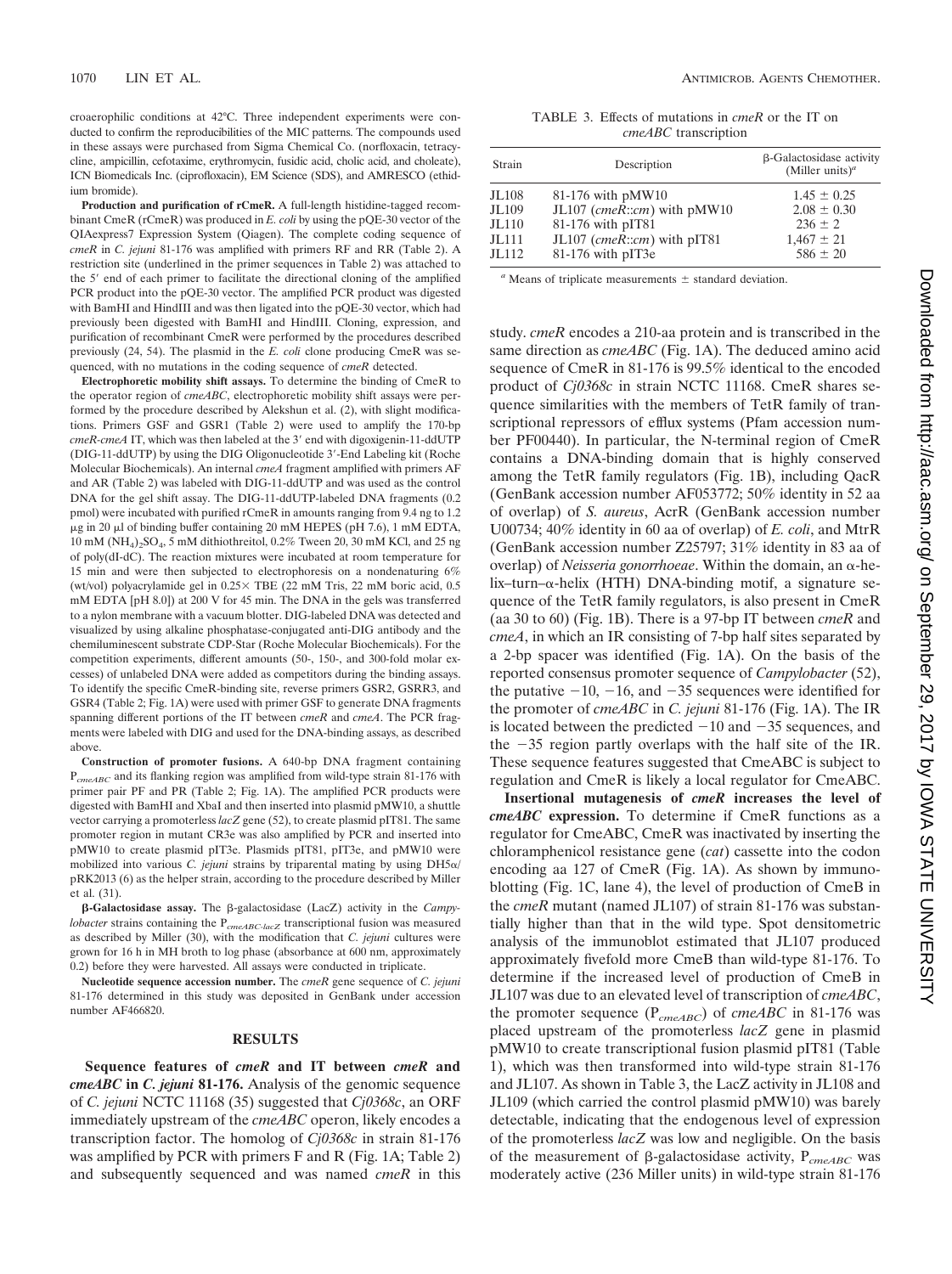(shown for strain JL110 in Table 3), which was consistent with the fact that the CmeABC proteins were detectable by immunoblotting in the wild-type strain (Fig. 1C) (24). However, in the absence of a functional CmeR, the level of transcription of P*cmeABC* was elevated approximately 6.2-fold (to 1,467 Miller units; shown in strain JL111) over the wild-type level. The fold difference in the level of transcription of P*cmeABC* between wild-type strain 81-176 and the *cmeR* mutant was comparable to that from the immunoblotting results, shown in Fig. 1C. Inactivation of CmeR in strain NCTC 11168 also resulted in *cmeABC* overexpression (data not shown), further confirming the role of CmeR in controlling *cmeABC*. Together, these results indicate that CmeR represses the transcription of *cmeABC* and that inactivation of CmeR results in the overexpression of the efflux operon.

**CmeR binds to the IT between** *cmeR* **and** *cmeA***.** To determine if CmeR regulates the *cmeABC* operon via direct interaction with the promoter of *cmeABC*, a gel mobility shift assay was performed with rCmeR and the IT DNA amplified with primers GSF and GSR1 (Fig. 1A; Table 2). rCmeR showed a molecular mass of approximately 23 kDa on SDS-polyacrylamide gel electrophoresis (PAGE) (Fig. 2A), consistent with the calculated molecular mass from the deduced amino acid sequence of CmeR. As shown in Fig. 2B, rCmeR bound to the IT DNA but not to the control DNA, which was a 170-bp internal fragment of *cmeA* amplified by PCR with primers AF and AR (Table 2). The specific interaction between rCmeR and the IT DNA was further confirmed by a competition assay (Fig. 2C). The addition of a 50-fold molar excess of the unlabeled IT DNA (Fig. 2C, lane 3) completely eliminated the formation of the DNA-protein (D-P) complex, while the 170-bp control DNA did not have any effect on rCmeR binding to the IT, even at a molar excess as high as 300-fold (Fig. 2C, lanes 6 to 8). Together, these findings indicate that CmeR specifically binds to the promoter region of *cmeABC*. When different concentrations of rCmeR were used in the DNAbinding assay, a single retarded D-P complex was always observed on the gel (data not shown), suggesting that there is only one CmeR-binding site in the IT region.

**The IR in the IT is required for specific CmeR binding.** Regulators of bacterial MDR efflux systems usually bind to the IRs in their target promoter regions (14). The presence of an IR upstream of *cmeABC* (Fig. 1A) suggested a potential binding site for CmeR. To examine this possibility, the gel mobility shift assay was performed with a series of PCR products whose sequences span different portions of the IT region between *cmeR* and *cmeABC* (see Fig. 1A for the locations of the primers). As shown in Fig. 3A, rCmeR bound to the DNA fragments amplified by primers GSF and GSR1 or primers GSF and GSR2, and partial binding was also observed with the fragment amplified with primers GSF and GSR3. However, the PCR fragment lacking the IR derived with primers GSF and GSR4 was not bound by rCmeR, because no retarded rCmeR-DNA complex was observed on the gel (Fig. 3A, lane 8). These observations strongly indicate that the IR is the binding site for CmeR. The reduced level of binding of CmeR to the fragment obtained by PCR with primers GSF and GSR3 suggested that the immediate flanking sequence of the IR is also required for full binding by CmeR.



FIG. 2. Binding of rCmeR to the IT region between *cmeRcmeABC*. (A) SDS-PAGE analysis of rCmeR produced in *E. coli*. Lane 1, prestained molecular mass markers (Bio-Rad); lane 2, whole-cell lysate of noninduced *E. coli*; lane 3, whole-cell lysate of *E. coli* induced with 1 mM isopropyl-β-D-thiogalactopyranoside; lane 4, rCmeR purified by Ni-nitrilotriacetic acid affinity chromatography. (B) Gel mobility shift assays with the IT DNA (lanes 1 to 3) or the control DNA (an internal *cmeA* fragment; lanes 4 to 6). In the DNA-binding assay, the DIG-11-dUTP-labeled DNA (0.2 pmol) was incubated with 0 ng (lanes 1 and 4), 75 ng (lanes 2 and 5), and 37.5 ng (lanes 3 and 6) of rCmeR. (C) Competition assay to determine the binding specificity of CmeR. In the DNA-binding reactions, the DIG-11-dUTP-labeled IT DNA was incubated with 0 ng (lane 1) or 37.5 ng (lanes 2 to 8) of rCmeR in the presence of the unlabeled IT DNA (lanes 3 to 5) or the control DNA (lanes 6 to 8). The unlabeled DNA was added at a 50-fold (lanes 3 and 6), 150-fold (lanes 4 and 7), or 300-fold (lanes 5 and 8) molar excess of the labeled IT DNA. The positions of the DIG-labeled IT (D) and the IT-rCmeR complex (D/P) are indicated in panels B and C.

**Mutation in the IR affects expression of** *cmeABC***.** A spontaneous MDR mutant (designated CR3e) of strain 81-176, obtained by stepwise selection on ciprofloxacin-containing plates, showed high levels of resistance to fluoroquinolones and concurrently elevated levels of resistance to several other antibiotics (Table 4), although ciprofloxacin was the exclusive antimicrobial used in the stepwise selection. Immunoblotting analysis of the CmeABC proteins in CR3e indicated that the efflux proteins are overexpressed in this mutant (Fig. 1C, lane 5). To determine the mechanism responsible for the increased level of production of CmeABC in CR3e, the complete *cmeR* gene and the IT region between *cmeR* and *cmeA* were ampli-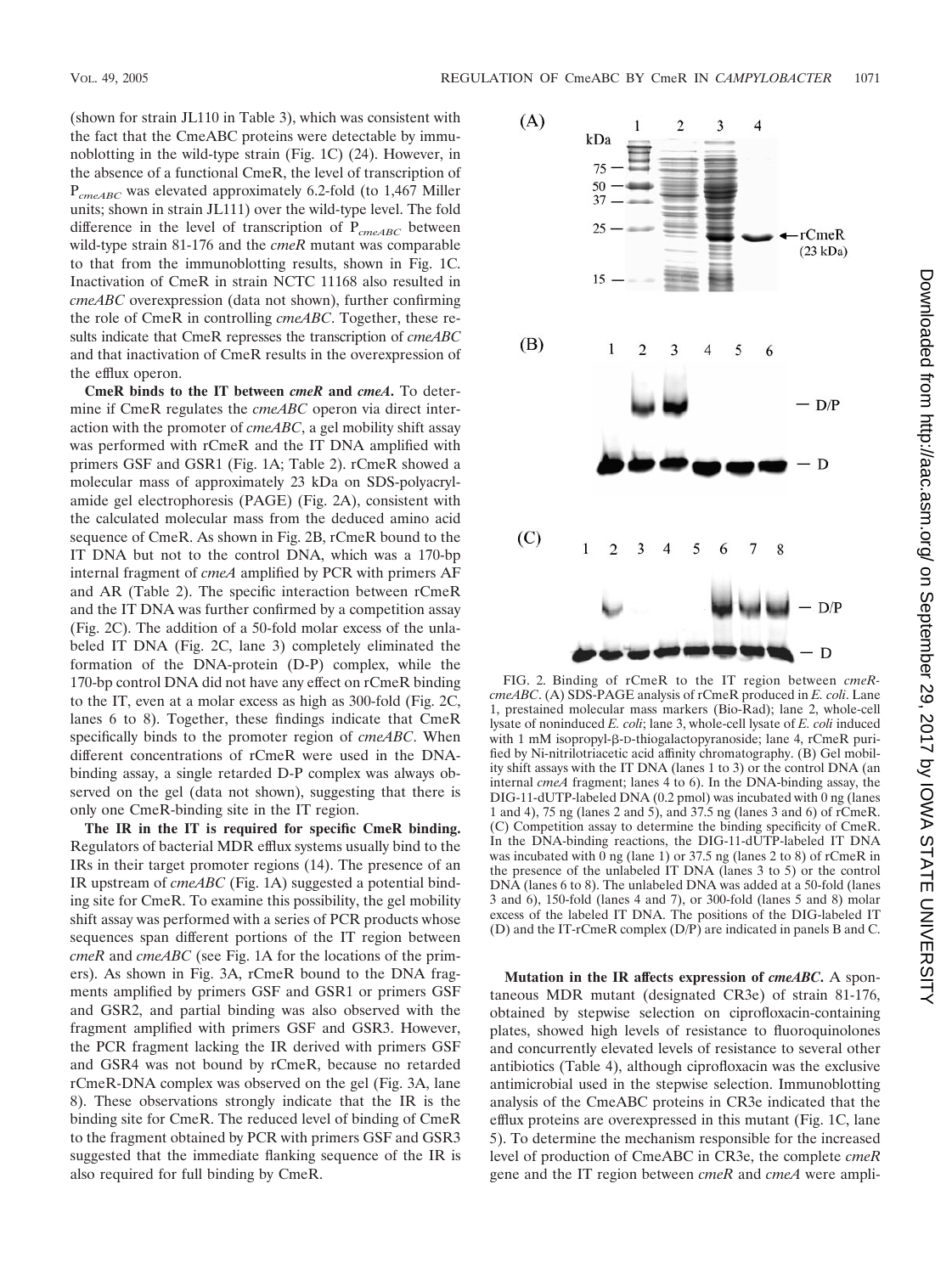

FIG. 3. Localization of the specific binding site of CmeR. (A) Gel mobility shift assay with IT DNA amplified with primers GSF and GSR1 (lanes 1 and 2), GSF and GSR2 (lanes 3 and 4), GSF and GSR3 (lanes 5 and 6), or GSF and GSR4 (lanes 7 and 8). The PCR products were end labeled with DIG-11-dUTP and incubated with 0 ng (lanes 1, 3, 5, and 7) or 75 ng (lanes 2, 4, 6, and 8) of rCmeR. The positions of the retarded IT-rCmeR complex are indicated by arrows. (B) Effect of a single nucleotide deletion in the spacer of the IR on the binding of CmeR. In the gel mobility shift assay, The DIG-labeled IT DNA from wild-type strain 81-176 (lanes 1 to 5) or clone CR3e (lanes 6 to 10) was incubated with 0 ng (lanes 1 and 6), 19 ng (lanes 2 and 7), 9.5 ng (lanes 3 and 8), 4.8 ng (lanes 4 and 9), or 2.4 ng (lanes 5 and 10) of CmeR. The positions of the DIG-labeled IT (D) and the IT-rCmeR complex (D/P) are indicated on the right.

fied from CR3e by PCR. Sequence analysis indicated that the *cmeR* gene in mutant CR3e is identical to the one in wild-type strain 81-176, indicating that mutation in CmeR was unlikely the reason for the enhanced production of CmeABC in CR3e. However, a single nucleotide deletion (marked by an asterisk in Fig. 1A) occurred between the two half sites of the IR in the promoter region of *cmeABC*, which was the only mutation found in the entire IT. Since the IR was the binding site for CmeR, we hypothesized that the single nucleotide deletion affected the binding by CmeR, resulting in overexpression of CmeABC in mutant CR3e. To test this hypothesis, a gel mobility shift assay was performed with the IT DNA derived from strains 81-176 and CR3e and different amounts of rCmeR. As shown in Fig. 3B, as little as 4.8 ng of rCmeR could form a detectable D-P complex with 81-176-derived IT DNA (Fig. 3B, lane 4). However, at least twice the amount of rCmeR (9.5 ng) was needed to form a visible D-P complex when the IT DNA derived from CR3e was used in the assay (Fig. 3B, lane 8). This finding was reproducible in three independent experiments and indicates that the binding of CmeR to the promoter region of *cmeABC* in CR3e is reduced due to the single nucleotide deletion between the half sites of the IR. To further examine the impact of the single nucleotide deletion on the transcription of *cmeABC*, the P*cmeABC* sequence bearing the single deletional mutation was transcriptionally fused to the promoterless *lacZ* in pMW10 to create pIT3e, which was then introduced into wild-type strain 81-176 to create strain JL112 (Table 1). As shown in Table 3, the  $\beta$ -galactosidase activity was approximately 2.5-fold higher in JL112 (which contained the mutated promoter-*lacZ* fusion) than in JL110 (which contained the wild-type promoter-*lacZ* fusion), indicating that the mutated P*cmeABC* is more active than the wild-type P*cmeABC* and that the single deletional mutation increases the level of transcription of *cmeABC* in CR3e.

**Overexpression of** *cmeABC* **correlates with enhanced resistance to multiple antibiotics.** Compared to wild-type strain 81-176, the CmeR mutant (strain JL107) showed enhanced resistance to several antibiotics (Table 4). The MICs of ciprofloxacin, norfloxacin, cefotaxime, and fusidic acid for JL107 increased twofold and the MIC of erythromycin for JL107 increased fourfold. The MIC results and the moderate differences in the MICs for the *cmeR* mutant and those for wild-type strain 81-176 were reproducible in three independent experiments. Seven consecutive passages  $(\sim 168$  generations) of JL107 in MH broth showed the same MIC changes, indicating that the phenotype is stable. Although tetracycline, ampicillin, ethidium bromide, cholic acid, choleate, and SDS are substrates of CmeABC (24), mutant JL107 showed only a wildtype level of resistance to these substances. Overexpression of *cmeABC* in spontaneous mutant CR3e also appeared to be correlated with the MDR phenotype of the mutant. Although the Thr-86-Ile point mutation was present in the *gyrA* gene of CR3e (data not shown), the exceedingly high level of resistance to ciprofloxacin (Table 4) may be explained by the overexpression of *cmeABC.* In addition, the enhanced resistance of CR3e to tetracycline, ampicillin, cefotaxime, erythromycin, and fusidic acid was at least partially attributable to the overexpressed *cmeABC.*

## **DISCUSSION**

This work demonstrates that CmeR functions as a transcriptional repressor for CmeABC and that the interaction of CmeR with the IR immediately upstream of *cmeABC* regulates the expression of this MDR operon. This conclusion is based

TABLE 4. Susceptibilities of *C. jejuni* 81-176, JL107, and CR3e to different antimicrobials

| Antimicrobial    | MIC $(\mu g/ml)^a$ |             |            |  |
|------------------|--------------------|-------------|------------|--|
|                  | 81-176             | JL107       | CR3e       |  |
| Ciprofloxacin    | 0.390              | 0.780(2)    | 100(256)   |  |
| Norfloxacin      | 0.098              | 0.196(2)    | 6.25(64)   |  |
| Tetracycline     | 0.098              | $0.098(-)$  | 0.196(2)   |  |
| Ampicillin       | 0.625              | $0.625(-)$  | 2.5(4)     |  |
| Cefotaxime       | 0.390              | 0.780(2)    | 1.56(4)    |  |
| Erythromycin     | 0.039              | 0.156(4)    | 0.156(4)   |  |
| Ethidium bromide | 0.625              | $0.625(-)$  | $0.625(-)$ |  |
| Fusidic acid     | 39                 | 78(2)       | 78(2)      |  |
| Cholic acid      | 3,125              | $3,125(-)$  | $3,125(-)$ |  |
| Choleate         | 12,500             | $12,500(-)$ | 25,000(2)  |  |
| SDS              | 156                | $156(-)$    | $156(-)$   |  |
|                  |                    |             |            |  |

*<sup>a</sup>* The numbers in parentheses indicate the fold differences in MICs between 81-176 and its mutant derivatives.  $-$ , no MIC difference was observed.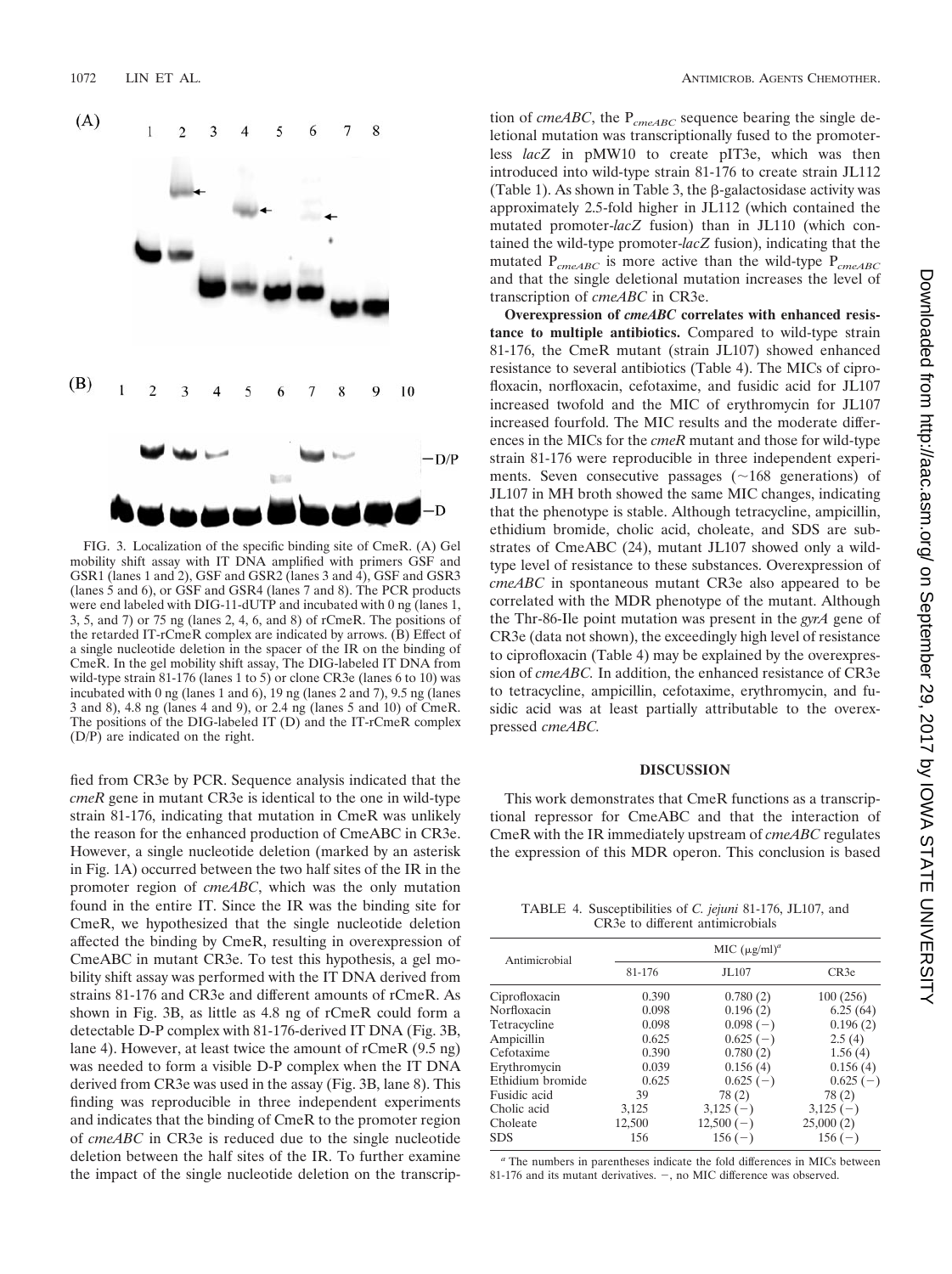on the following evidence. First, CmeR shares significant sequence and structural homologies with known repressors belonging to the TetR family of transcriptional regulators. Second, inactivation of CmeR by insertional mutagenesis substantially increased the level of transcription of *cmeABC* and, consequently, enhanced the level of production of the Cme-ABC proteins (Table 3 and Fig. 1C). Third, CmeR specifically bound to the unique IR upstream of *cmeA*, as shown by the gel mobility shift assay (Fig. 2 and Fig. 3A). Finally, a mutation in the IR (a 1-bp deletion between the two half sites) significantly reduced the level of binding by CmeR (Fig. 3B) and resulted in enhanced transcription (Table 3) and translation (Fig. 1C) of the efflux operon. Together, these findings formally define the critical role of CmeR and its specific binding site on the regulation of CmeABC in *C. jejuni*.

CmeR represses the transcription of *cmeABC*, but it also allows a moderate level of production of the efflux proteins in wild-type strains in the absence of antibiotics. This feature is different from the control of TetA by TetR, in which the basal level of expression of *tetA* is minimal in the absence of tetracycline (14). The difference is probably due to the fact that the TetA pump is specific for tetracycline and constitutive expression of *tetA* is not required in the absence of the substrate (19). In contrast, the other efflux pumps that are controlled by repressors of the TetR family and that have a broad spectrum of substrates (e.g., AcrAB, MtrCDE, and QacA) are expressed at substantial levels in wild-type strains even in the absence of specific substrates (12, 15, 48). This relatively high basal level of expression of the MDR pumps is probably required for their key roles in conferring intrinsic resistance to different antimicrobials and toxic compounds and facilitates the adaptation of bacterial organisms to environmental changes. In addition, bacterial MDR pumps are likely required for extrusion of endogenous toxic metabolites (18, 37), which also necessitates constitutive expression of the efflux pumps even in the absence of exogenous selection pressure. On the other hand, the overproduction of efflux pumps in the absence of selection pressure or substrates has been demonstrated to be deleterious to some organisms (7, 32, 43). Therefore, there is a need for regulatory systems to modulate the expression of MDR efflux pumps in bacteria. In this respect, CmeR acts as a moderator in *Campylobacter* to maintain balanced production of CmeABC to meet the physiological needs and facilitate the adaptation of *Campylobacter* to environmental changes, including antibiotic treatments.

The *cmeR* gene was inactivated by the insertion of an antibiotic resistance gene cassette in the middle of the ORF (Fig. 1). Although there was a possibility that the truncated Nterminal portion of CmeR was still produced in the mutant strain, it is unlikely that the truncated version of CmeR was functional in repressing the transcription of *cmeABC*. CmeR belongs to the TetR family, and the members of this family function as dimers. Although the DNA-binding motif is located in the N-terminal portion, the C-terminal portion is essential for dimer formation (14). Deletion of the C-terminal portion of the regulatory protein in the TetR family would prevent the formation of dimers and, consequently, would affect the binding to target DNA. Hence, the truncated CmeR, even if it were produced in the mutant strain, is not expected to perform the repressor function, as is the case with the

full-length CmeR. This argument is directly supported by the findings that the CmeR mutant showed a significant increase in the level of transcription of *cmeABC* and the level of production of the efflux proteins (Table 3 and Fig. 1). Regardless of the expression status of the truncated CmeR in the mutant, the results from this study demonstrate that CmeR functions as a repressor for CmeABC. To determine if CmeR directly bound to the promoter sequence of *cmeABC*, His-tagged rCmeR was produced in *E. coli* and was used for the gel mobility shift assay. His-tagged recombinant proteins have commonly been used to assess the binding of MDR pump repressors to target DNA  $(9, 12, 42)$ . It was unlikely that the His tag attached to rCmeR had any effect on DNA binding because rCmeR did not bind to the negative control DNA (internal *cmeA* fragment), while it bound specifically to the promoter DNA of *cmeABC* (Fig. 2). In addition, the binding specificity was further verified by competition with the nonlabeled promoter DNA and mutation of the binding site (Fig. 2 and 3).

The IR is a typical DNA motif for binding sites of regulatory proteins (14). It has been known that the correct spacing between the two half sites of an IR is critical for binding by repressors (13, 51). For example, Wissmann et al. (51) showed that a 1-bp increase or decrease in the single-base-pair spacing between the two half sites of the *tet* operator decreased the affinity of the operator sequence to TetR. Another study with staphylococcal QacR (13) also demonstrated that binding of QacR was dependent on correctly spaced operator half sites. In this study, we found that CmeR bound specifically to the IR in the promoter region of CmeABC (Fig. 3) and that a single nucleotide deletion between the two half sites of the IR reduced the level of CmeR binding to the promoter sequence of *cmeABC* (Fig. 3B) and led to a 2.5-fold increase in the level of transcription of P*cmeABC* (Table 3). On the basis of these findings, we can confidently link the enhanced expression of *cmeABC* in mutant CR3e to the single nucleotide deletion in the IR. The sequence feature of the IR upstream of *cmeABC* is similar to that of the IR bound by TetR, which comprises 9-bp half sites separated by a 1-bp spacer (14, 51), but is different from that of the large QacR-binding region comprising 15-bp half sites separated by a 6-bp spacer (12). On the basis of the sequence analogy of the binding sites and the known binding mechanisms of TetR and QacR (13, 20), it is speculated that CmeR may bind to its operator as a dimer in a way similar to that of TetR rather than to a pair of dimers, as is the case with QacR (13). This speculation remains to be examined in future studies.

Overexpression of MDR efflux pumps mediated by mutations in their regulatory elements is usually associated with acquired resistance to multiple antibiotics in bacteria (36, 37, 50). The results from this study also indicate that overexpression of CmeABC increases the levels of resistance of *Campylobacter* to several antimicrobials (Table 4). On the basis of the MIC, the enhanced resistance in the isogenic CmeR mutant (strain JL107) was moderate, but the differences were reproducible in independent experiments. At this stage it is unclear why the overexpression of CmeABC mediated by the CmeR mutation did not cause large changes in the MICs for the CmeR mutant. There is a possibility that CmeR also regulates other unidentified genes and that inactivation of CmeR may have pleiotropic effects on gene expression in *Campylobacter*,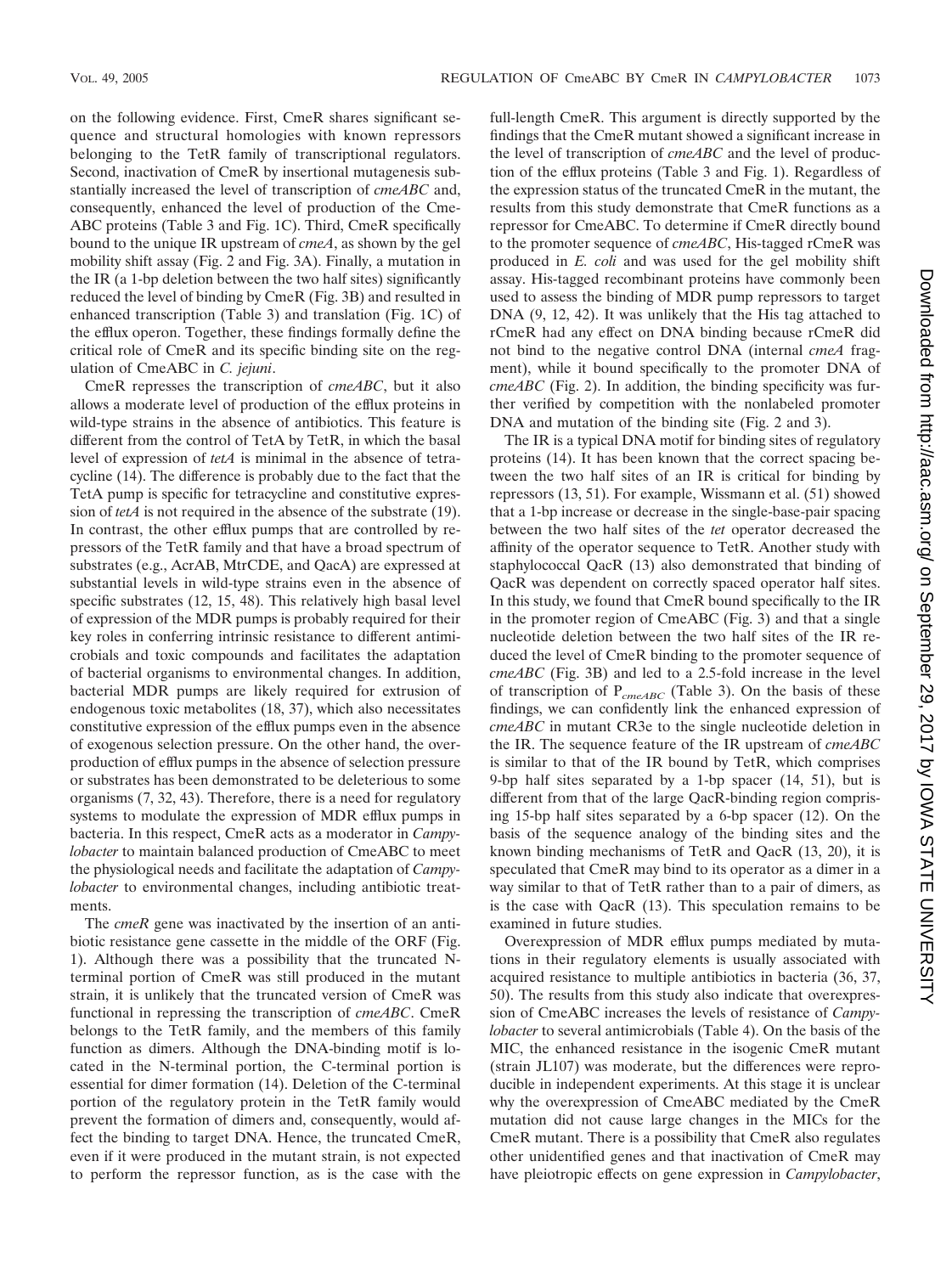which potentially obscures the changes in MICs. This possibility is being examined in our laboratory. Nevertheless, the relatively small-scale increase in the resistance profiles of the CmeR mutant is not totally surprising, because it has been found in other bacteria that overexpression of a single MDR pump caused by mutations in its local repressor may not confer drug resistance to a level of clinical significance (21, 38, 47). However, overexpression of MDR pumps may allow bacteria to survive under the pressure of high antibiotic concentrations and promote the emergence of mutants with specific target gene mutations that are highly resistant to antimicrobials (46, 50). The contribution of CmeABC overexpression to the acquired antibiotic resistance in *Campylobacter* remains to be determined in future studies.

In mutant CR3e, which was obtained by stepwise selection on ciprofloxacin-containing plates, the high-level resistance to fluoroquinolones (Table 4) was expected because the mutant contained the specific GyrA mutation (Thr-86-Ile), which, in conjunction with the function of CmeABC, confers a high level of resistance to fluoroquinolones (26). The enhanced resistance of CR3e to other antimicrobials (Table 4) is at least partially attributable to the overexpression of CmeABC in the mutant. However, there is a possibility that other unknown mutations might also have occurred, and these might also have contributed to the increased level of antibiotic resistance in CR3e. Due to technical difficulties, our effort to introduce the single nucleotide deletion in the *cmeABC* promoter of CR3e into wild-type 81-176 by using natural transformation or electroporation was not successful. Thus, the involvement of unknown mutations in the enhanced resistance in CR3e cannot be totally excluded at this stage.

The expression of MDR efflux pumps can be conditionally induced by structurally diverse substrates of these pumps (1, 5, 12, 22, 23, 28, 29, 41). This induction is due to the direct interaction of the substrates with repressor molecules, which interferes with the binding of repressors to operator DNA and which results in increased levels of expression of MDR pump genes. Transcriptional regulators of the TetR family are characterized by a conserved HTH-containing DNA-binding domain at the N-terminal region and a divergent C-terminal sequence that is involved in the binding to inducing compounds (12, 19, 20). The variation in the C-terminal sequence reflects the diversity of substrates that can interact with the regulators. A conformational change occurs in the DNA-binding domain when an inducer binds to the C-terminal region of a repressor, releasing the inhibition to efflux pumps. Although CmeABC is the key pump for bile resistance in *Campylobacter* (25), no differences in the MICs of cholic acid and choleate were observed for the wild-type strain 81-176 and strain JL107 (an isogenic *cmeR* mutant of strain 81-176) (Table 4). Considering the fact that bile salts induce AcrAB expression in *E. coli* (41), it is possible that bile salts also induce *cmeABC* expression in *Campylobacter*. If this induction indeed occurs, it would obscure the differences in the MICs of bile salts for wild-type strain 81-176 and the CmeR mutant due to the enhanced expression of *cmeABC* in strain 81-176 in the presence of bile salts. At this stage, it is unclear if the expression of *cmeABC* is inducible and if any substrates directly interact with CmeR. Since we have constructed the transcriptional reporter system (P*cmeABC-lacZ*) and established the gel mobility shift assay using

rCmeR, the induction of *cmeABC* under various conditions can now be examined in a definitive manner.

## **ACKNOWLEDGMENTS**

We thank W. G. Miller and R. E. Mandrell for supplying plasmids pMW10 and pRK2013 required for this study.

This work was supported by National Institutes of Health grant DK063008.

#### **REFERENCES**

- 1. **Ahmed, M., C. M. Borsch, S. S. Taylor, N. Vazquez-Laslop, and A. A. Neyfakh.** 1994. A protein that activates expression of a multidrug efflux transporter upon binding the transporter substrates. J. Biol. Chem. **269:** 28506–28513.
- 2. **Alekshun, M. N., Y. S. Kim, and S. B. Levy.** 2000. Mutational analysis of MarR, the negative regulator of *marRAB* expression in *Escherichia coli*, suggests the presence of two regions required for DNA binding. Mol. Microbiol. **35:**1394–1404.
- 3. **Baranova, N., and H. Nikaido.** 2002. The *baeSR* two-component regulatory system activates transcription of the *yegMNOB* (*mdtABCD*) transporter gene cluster in *Escherichia coli* and increases its resistance to novobiocin and deoxycholate. J. Bacteriol. **184:**4168–4176.
- 4. **Black, R. E., M. M. Levine, M. L. Clements, T. P. Hughes, and M. J. Blaser.** 1988. Experimental *Campylobacter jejuni* infection in humans. J. Infect. Dis. **157:**472–479.
- 5. **Brooun, A., J. J. Tomashek, and K. Lewis.** 1999. Purification and ligand binding of EmrR, a regulator of a multidrug transporter. J. Bacteriol. **181:** 5131–5133.
- 6. **Ditta, G., S. Stanfield, D. Corbin, and D. R. Helinski.** 1980. Broad host range DNA cloning system for gram-negative bacteria: construction of a gene bank of *Rhizobium meliloti.* Proc. Natl. Acad. Sci. USA **77:**7347–7351.
- 7. **Eckert, B., and C. F. Beck.** 1989. Overproduction of transposon Tn*10*-encoded tetracycline resistance protein results in cell death and loss of membrane potential. J. Bacteriol. **171:**3557–3559.
- 8. **Engberg, J., F. M. Aarestrup, D. E. Taylor, P. Gerner-Smidt, and I. Nachamkin.** 2001. Quinolone and macrolide resistance in *Campylobacter jejuni* and *C. coli*: resistance mechanisms and trends in human isolates. Emerg. Infect. Dis. **7:**24–34.
- 9. **Evans, K., L. Adewoye, and K. Poole.** 2001. MexR repressor of the *mexABoprM* multidrug efflux operon of *Pseudomonas aeruginosa*: identification of MexR binding sites in the *mexA-mexR* intergenic region. J. Bacteriol. **183:** 807–812.
- 10. **Fournier, B., R. Aras, and D. C. Hooper.** 2000. Expression of the multidrug resistance transporter NorA from *Staphylococcus aureus* is modified by a two-component regulatory system. J. Bacteriol. **182:**664–671.
- 11. **Friedman, C. R., J. Neimann, H. C. Wegener, and R. V. Tauxe.** 2000. Epidemiology of *Campylobacter jejuni* infections in the United States and other industrialized nations, p. 121–138. *In* I. Nachamkin and M. J. Blaser (ed.), *Campylobacter*. ASM Press, Washington, D.C.
- 12. **Grkovic, S., M. H. Brown, N. J. Roberts, I. T. Paulsen, and R. A. Skurray.** 1998. QacR is a repressor protein that regulates expression of the *Staphylococcus aureus* multidrug efflux pump QacA. J. Biol. Chem. **273:**18665–18673.
- 13. **Grkovic, S., M. H. Brown, M. A. Schumacher, R. G. Brennan, and R. A. Skurray.** 2001. The staphylococcal QacR multidrug regulator binds a correctly spaced operator as a pair of dimers. J. Bacteriol. **183:**7102–7109.
- 14. **Grkovic, S., M. H. Brown, and R. A. Skurray.** 2002. Regulation of bacterial drug export systems. Microbiol. Mol. Biol. Rev. **66:**671–701.
- 15. **Hagman, K. E., C. E. Lucas, J. T. Balthazar, L. Snyder, M. Nilles, R. C. Judd, and W. M. Shafer.** 1997. The MtrD protein of *Neisseria gonorrhoeae* is a member of the resistance/nodulation/division protein family constituting part of an efflux system. Microbiology **143:**2117–2125.
- 16. **Hagman, K. E., W. Pan, B. G. Spratt, J. T. Balthazar, R. C. Judd, and W. M. Shafer.** 1995. Resistance of *Neisseria gonorrhoeae* to antimicrobial hydrophobic agents is modulated by the *mtrRCDE* efflux system. Microbiology **141:** 611–622.
- 17. **Hagman, K. E., and W. M. Shafer.** 1995. Transcriptional control of the *mtr* efflux system of *Neisseria gonorrhoeae.* J. Bacteriol. **177:**4162–4165.
- 18. **Helling, R. B., B. K. Janes, H. Kimball, T. Tran, M. Bundesmann, P. Check, D. Phelan, and C. Miller.** 2002. Toxic waste disposal in *Escherichia coli.* J. Bacteriol. **184:**3699–3703.
- 19. **Hillen, W., and C. Berens.** 1994. Mechanisms underlying expression of Tn10 encoded tetracycline resistance. Annu. Rev. Microbiol. **48:**345–369.
- 20. **Hinrichs, W., C. Kisker, M. Duvel, A. Muller, K. Tovar, W. Hillen, and W. Saenger.** 1994. Structure of the Tet repressor-tetracycline complex and regulation of antibiotic resistance. Science **264:**418–420.
- 21. **Jellen-Ritter, A. S., and W. V. Kern.** 2001. Enhanced expression of the multidrug efflux pumps AcrAB and AcrEF associated with insertion element transposition in *Escherichia coli* mutants selected with a fluoroquinolone. Antimicrob. Agents Chemother. **45:**1467–1472.
- 22. **Kaatz, G. W., and S. M. Seo.** 1995. Inducible NorA-mediated multidrug